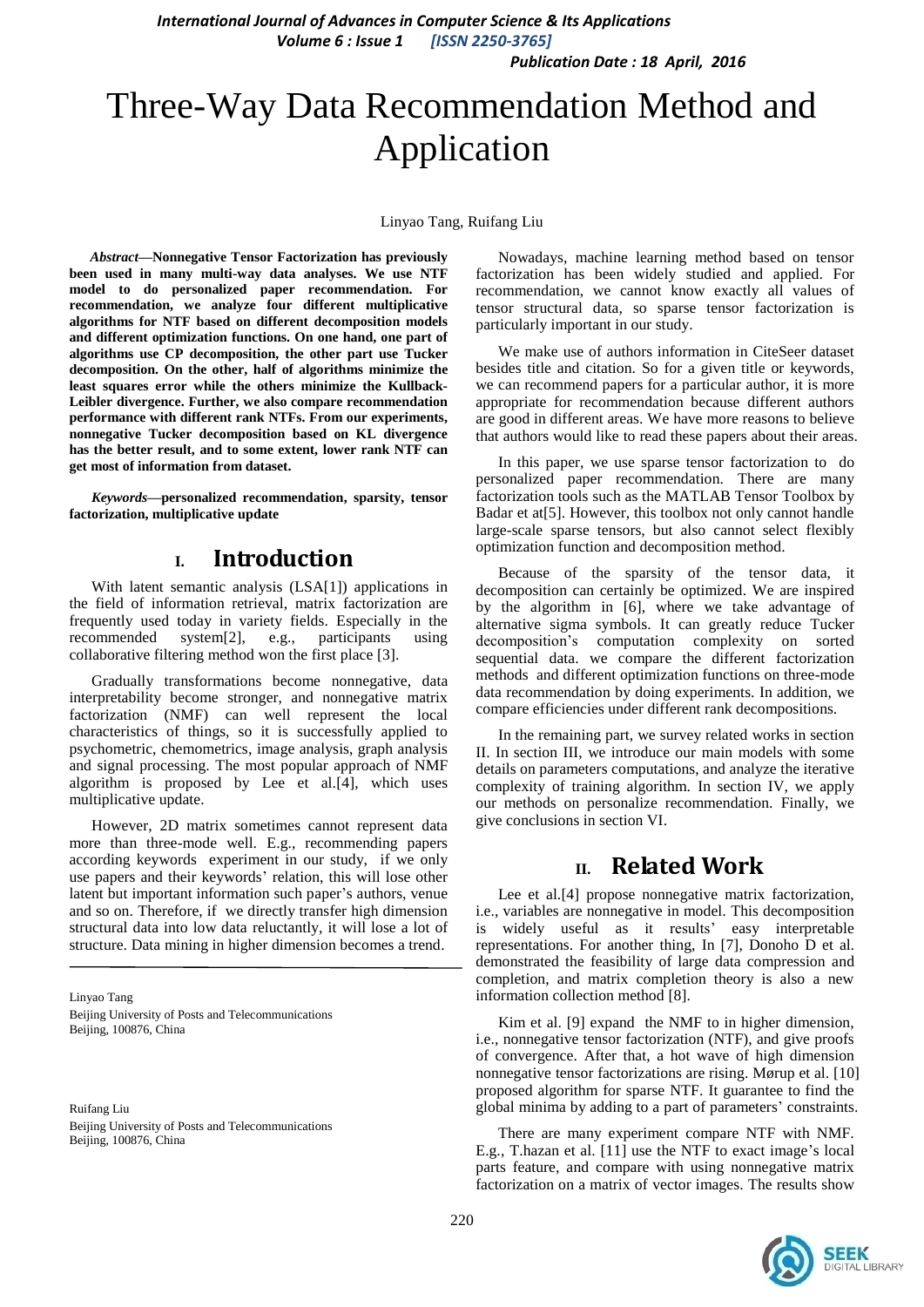#### *Publication Date : 18 April, 2016*

that treating these images as a three-order tensor is better than 2D matrices.

B.W.Bader et al[.\[12\]](#page-4-11) put email data as a 3-dimenstion tensor when studying Enron Email data. Chi et al. [\[6\]](#page-4-5) applied NTF to analyze the blogosphere and personalized recommendation. Phan et a[l.\[13\]](#page-4-12) apply tensor decompositions to feature extraction and classification in high dimensional data. Nickel et al. [\[14\]](#page-4-13) solved relational learning task with NTF. More application about tensor factorization can be seen in [\[15\].](#page-4-14)

In tensor completion, Liu ji et al. [\[16\]](#page-4-15) proposed lowrank tensor completion(LRTC) to estimate miss value in incomplete tensor.

# **III. Model**

### *A. Background*

A brief introduction of mathematical notations is presented, which will be used in later sections. Tensor is a promotion of 1D vector and 2D matrix, which can represent high dimensional information directly. In this paper, scalars by lowercase letter including Latin characters (e.g.,  $a, b, \lambda$ ), vectors by lowercase(e.g.,  $\vec{p}, \vec{q}$ ), matrices by capital letter (e.g.,  $X, Y$ ), and tensors by calligraphic letters(e.g.,  $A, B$ ). Additional, we reserve  $i, j, k, l, m, n, p, q, r$  to indicate the indices of matrices and tensors,  $O, H, I$  to indicate all-zeros matrix, all-ones matrix and identity matrix respectively, O, H, I to indicate all-zeros tensor, all-ones tensor and identity tensor respectively. Other important notations about tensor are in Table. I.

TABLE I. NOTATION DESCRIPTION

| <b>Notation</b>       | <b>Description</b>                                                                                                              |
|-----------------------|---------------------------------------------------------------------------------------------------------------------------------|
| A                     | $(\sum A_{ijk}^{\quad 2})^{1/2}$<br>iik                                                                                         |
| $A + B$               | $(\cdot)_{ijk} = A_{ijk} + B_{ijk}$                                                                                             |
| $A - B$               | $(\cdot)_{ijk} = \mathbf{A}_{ijk} - \mathbf{B}_{ijk}$                                                                           |
| $A.*B$                | $(\cdot)_{ijk} = A_{ijk} * B_{ijk}$                                                                                             |
| A./B                  | $\left(\cdot\right)_{ijk}=\mathbf{A}_{ijk}$ / $\mathbf{B}_{ijk}$                                                                |
| $\langle A,B \rangle$ | $\sum_{ijk} {\bf A}_{ijk}$ * ${\bf B}_{ijk}$                                                                                    |
| LS(A, B)              | $\ \mathbf{A} - \mathbf{B}\ ^2$                                                                                                 |
| $KL(A \parallel B)$   | $\sum_{ijk}{}_{ijk} \log \frac{\mathbf{A}_{ijk}}{\mathbf{B}_{ijk}} - \sum_{ijk} \mathbf{A}_{ijk} + \sum_{ijk} \mathbf{B}_{ijk}$ |

In  $(L, M, N)$  rank tensor decomposition, 3-dimension tensor can be represented by a smaller core tensor and n related factor matrices. We use  $X_{I \times L}$ ,  $Y_{J \times M}$ ,  $Z_{K \times N}$  to denote the n matrices and  $G_{L \times M \times N}$  to denote the core tensor,  $X_{il}$ ,  $Y_{jm}$ ,  $Z_{kn}$  to denote matrices' elements and  $G_{lmn}$  to denote core tensor's elements. We call n-rank decomposition when  $L = M = N = n$ . Two common decomposition methods are CP decomposition (CANDECOMP/PARAFAC) [\[17\]\[18\]](#page-4-16) and Tucker decomposition [\[19\].](#page-4-17) CP decomposition split tensor into n factor matrices, where is denoted by (1)

 $A \approx B \frac{\mathbf{b}}{\mathbf{b}} [X, Y, Z]$  (1)

Which can be written in an element-wise form as (2)

$$
P_{n} = \sum_{n} X_{in} * Y_{in} * Z_{kn}
$$
 (2)

Tucker decomposition split tensor into n factor matrices, where is donated by (3)

$$
A \approx B \phi [G; X, Y, Z], G \text{ is a core tensor.} \tag{3}
$$

Which can be written in an element-wise form as (4)

$$
P_{ik} = \sum_{lmn} G_{lmn} * X_{il} * Y_{jm} * Z_{kn}
$$
 (4)

CP decomposition can be seen as a special case from Tucker decomposition, when  $L = M = N$  and core tensor G is (5)

$$
\mathbf{G}_{mn} = \begin{cases} 1 & l = m = n \\ 0 & else \end{cases}
$$
 (5)

That is  $G = I$ .

Finally, we define some symbols to denote few certain computation, which are in Table II.

TABLE II. SYMBOL DEFINITION

| Symbol                                          | <b>Definition</b>                                                           |
|-------------------------------------------------|-----------------------------------------------------------------------------|
| $\langle A, [\bullet; X, Y, Z] \rangle$         | $\left(\cdot\right)_{lmn} = \sum A_{ijk} * X_{il} * Y_{jm} * Z_{kn}$<br>iik |
| $\langle A,[G,\bullet,Y,Z]\rangle$ <sup>a</sup> | $(\cdot)_{ii} = \sum A_{ijk} * G_{mn} * Y_{jm} * Z_{kn}$<br>ik.mn           |
| $\langle A, [\bullet, Y, Z] \rangle^a$          | $(\cdot)_{in} = \sum A_{ijk} * Y_{jn} * Z_{kn}$                             |

a. Same as *Y* and *Z*

# *B. Nonnegative Tensor Factorization*

We formally consider algorithms for solving an nonnegative tensor factorization (NTF). NTF can be transformed as follows:

Give a nonnegative tensor A , find a nonnegative tensor G and nonnegative matrices  $X, Y, Z$  such as  $A \approx [X, Y, Z]$ or  $A \approx [G, X, Y, Z]$ . The above are CP decomposition and Tucker decomposition.

#### *1)* **Cost functions**

To find a proper approximate for tensor factorization. We need to define cost functions that quantify the cost of approximation. The most common measure are least squares(LS) minimization based on Gaussian noise model and Kullback-Leibler(KL) divergence minimization based on Poisson noise.

Least squares minimization use the Euclidean distance between A and B, i.e.,  $LS(A, B)$ , and KL-divergence minimization use the KL-divergence between A and B, i.e.,  $KL(A \parallel B)$ .

So we consider two alternative loss functions of NTF as optimization problems. That loss function based on LS is (6)

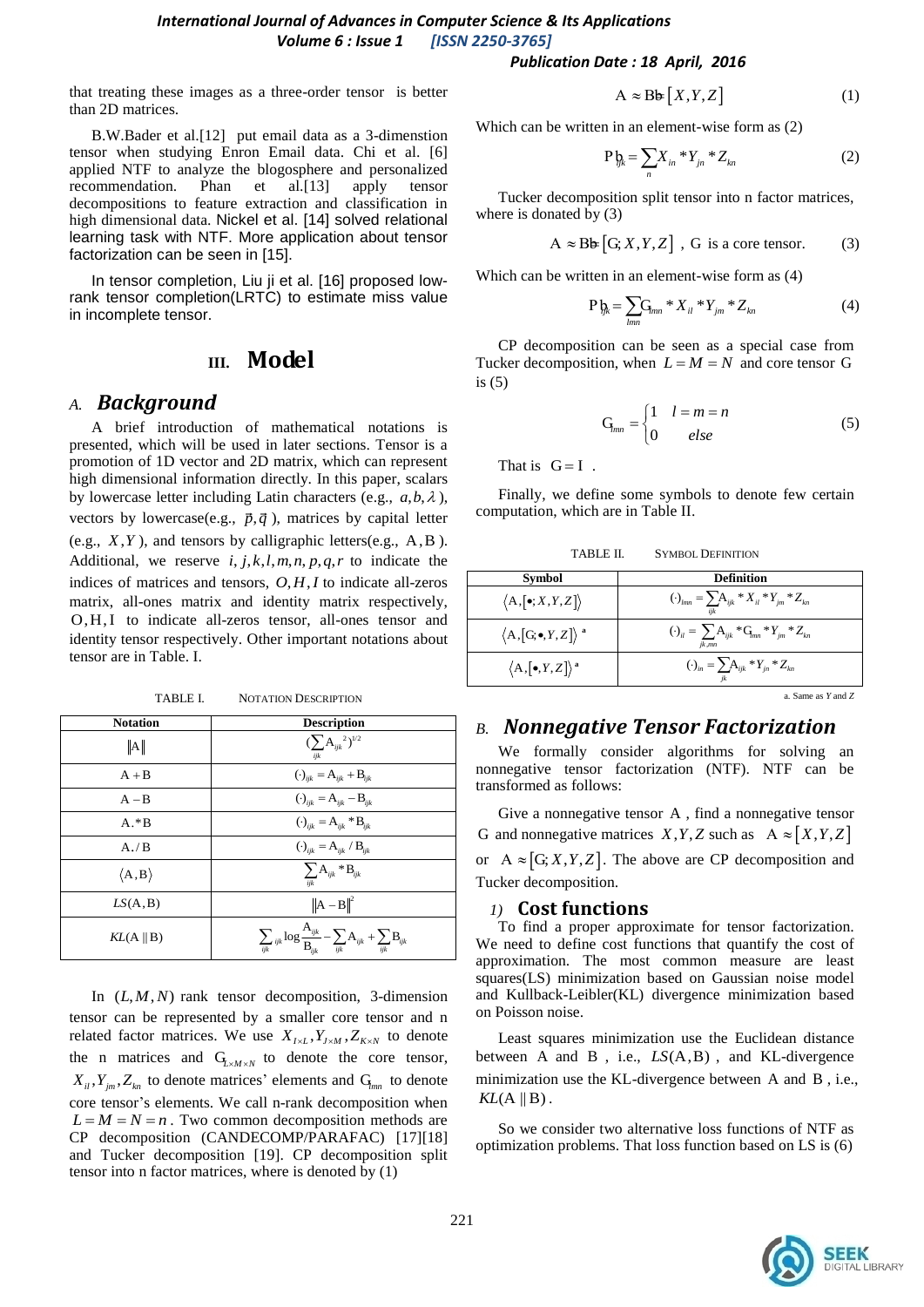*Publication Date : 18 April, 2016*

$$
\min_{\substack{G,X,Y,Z\\ \text{S},L}} LS(A,[G;X,Y,Z]) \min_{\substack{X,Y,Z\\ \text{S},L}} LS(A,[X,Y,Z])
$$
\n(6)

And based on KL is (7)

$$
\min_{G,X,Y,Z} \quad KL(A \parallel [G; X, Y, Z]) \quad \min_{\substack{X,Y,Z \\ S.t.}} \quad KL(A \parallel [X,Y,Z])
$$
\n
$$
f, Y, Z \ge 0
$$
\n
$$
f, Y, Z \ge 0
$$
\n
$$
f, Y, Z \ge 0
$$
\n
$$
(7)
$$

#### *2)* **Update rules**

We solve the problems by multiplicative update based on gradient descent. E.g., for Tucker decomposition's LS loss function problem as (8)

$$
\min_{\substack{G,X,Y,Z\\S.t.}} LS(A,[G;X,Y,Z])
$$
\n
$$
(8)
$$

Above A is known, where will not change with iteration, and value of  $G, X, Y, Z$  are associated with the result of each iteration.

First, we write the basic formula from gradient descent as (9-13)

$$
A \approx B = [G, X, Y, Z]
$$
 (9)

$$
\mathbf{G}_{mn} \leftarrow \mathbf{G}_{mn} + \eta_{lmn} \left[ \left\langle \mathbf{A}, [\bullet; X, Y, Z] \right\rangle_{lmn} - \left\langle \mathbf{B}, [\bullet; X, Y, Z] \right\rangle_{lmn} \right] \tag{10}
$$

$$
X_{ij} \leftarrow \mathbf{G}_{mn} + \eta_{lmn} \left[ \langle \mathbf{A}, [\mathbf{G}, \bullet, Y, Z] \rangle_{lmn} - \langle \mathbf{B}, [\bullet, \mathbf{A}, Y, Z] \rangle_{lmn} \right] \tag{10}
$$
  

$$
X_{il} \leftarrow X_{il} + \eta_{il} \left[ \langle \mathbf{A}, [\mathbf{G}, \bullet, Y, Z] \rangle_{il} - \langle \mathbf{B}, [\mathbf{G}, \bullet, Y, Z] \rangle_{il} \right] \tag{11}
$$

$$
X_{il} \leftarrow X_{il} + \eta_{il} \left[ \left\langle A, [\mathbf{G}, \mathbf{V}, \mathbf{V}, Z] \right\rangle_{il} - \left\langle B, [\mathbf{G}, \mathbf{V}, \mathbf{V}, Z] \right\rangle_{il} \right] \tag{11}
$$
\n
$$
Y_{jm} \leftarrow Y_{jk} + \eta_{jm} \left[ \left\langle A, [\mathbf{G}, X, \bullet, Z] \right\rangle_{jm} - \left\langle B, [\mathbf{G}, X, \bullet, Z] \right\rangle_{jm} \right] \tag{12}
$$
\n
$$
Z_{kn} \leftarrow Z_{kn} + \eta_{kn} \left[ \left\langle A, [\mathbf{G}, X, Y, \bullet] \right\rangle_{kn} - \left\langle B, [\mathbf{G}, X, Y, \bullet] \right\rangle_{kn} \right] \tag{13}
$$

$$
I_{jm} \leftarrow I_{jk} + \eta_{jm} [\langle A, [G, \Lambda, \bullet, \Sigma] \rangle_{jm} - \langle B, [G, \Lambda, \bullet, \Sigma] \rangle_{jm}] \qquad (12)
$$
  

$$
Z_{kn} \leftarrow Z_{kn} + \eta_{kn} [\langle A, [G, X, Y, \bullet] \rangle_{kn} - \langle B, [G, X, Y, \bullet] \rangle_{kn}] \qquad (13)
$$
  
Then we rescale the *n* and set as (14-17)

Then, we rescale the  $\eta$  and set as (14-17)

$$
\eta_{lmn} = G_{lmn} * \langle A, [\bullet; X, Y, Z] \rangle_{lmn} / \langle B, [\bullet; X, Y, Z] \rangle_{lmn} \quad (14)
$$

$$
\eta_{il} = X_{il} * \langle A, [G, \bullet, Y, Z] \rangle_{il} / \langle B, [G, \bullet, Y, Z] \rangle_{il}
$$
(15)

$$
\eta_{jm} = Y_{jm} * \langle A, [G; X, \bullet, Z] \rangle_{jm} / \langle B, [G; X, \bullet, Z] \rangle_{jm}
$$
 (16)

$$
\eta_{kn} = Z_{kn} * \langle A, [G; X, Y, \bullet] \rangle_{kn} / \langle B, [G; X, Y, \bullet] \rangle_{kn}
$$
(17)

So, we get the multiplicative update rules of Tucker decomposition's LS loss function problem on (18-21)

$$
G \leftarrow \left\langle A, [\bullet; X, Y, Z] \right\rangle. / \left\langle B, [\bullet; X, Y, Z] \right\rangle. * G \tag{18}
$$

$$
X \leftarrow \left\langle A, [G, \bullet, Y, Z] \right\rangle. / \left\langle B, [G, \bullet, Y, Z] \right\rangle. * X \tag{19}
$$

$$
Y \leftarrow \left\langle A, [G; X, \bullet, Z] \right\rangle. / \left\langle B, [G; X, \bullet, Z] \right\rangle. * Y \tag{20}
$$

$$
Z \leftarrow \left\langle A, [G, X, Y, \bullet] \right\rangle. / \left\langle B, [G, X, Y, \bullet] \right\rangle. * Z \tag{21}
$$

The similar as Tucker decomposition's KL loss function problem on(22-26)

$$
P = A./B
$$
 (22)

$$
G \leftarrow \left\langle P, [\bullet; X, Y, Z] \right\rangle. / \left\langle H, [\bullet; X, Y, Z] \right\rangle. *G \tag{23}
$$

$$
X \leftarrow \left\langle P, [G; \bullet, Y, Z] \right\rangle. / \left\langle H, [G; \bullet, Y, Z] \right\rangle. * X \tag{24}
$$

$$
Y \leftarrow \left\langle P, [G; X, \bullet, Z] \right\rangle. / \left\langle H, [G; X, \bullet, Z] \right\rangle. * Y \tag{25}
$$

$$
Z \leftarrow \left\langle P, [G; X, Y, \bullet] \right\rangle \cdot \left\langle H, [G; X, Y, \bullet] \right\rangle. * Z \tag{26}
$$

Optimization based on CP decomposition will get similar update rules, just to make  $G = I$  and not to updates G.

# *C. Implementation Details and Complexity Analysis*

# *1)* **Implementation details**

The update equations on the above section involve tensor A 's  $I, J, K$  dimensions and matrices  $X, Y, Z$  's  $L, M, N$ ( *N* ) dimensions. The most commonly solution need six(four) cycles complexity at least in Tucker(CP) decomposition. It will take long time on updating parameters, especially in Tucker decomposition. However, we notice the given tensor A is a very sparse tensor, because many values of A are zeros in NTF model. For this reason, on the one hand, we can store only non-zero elements of A . On the other hand, we can greatly reduce Tucker decomposition's computation complexity by making use of alternative sigma symbols and sorted sparse data, e.g.,

these formula can been write as (27-28).  
\n
$$
\langle A, [\bullet; X, Y, Z] \rangle_{lmn} = \sum_{i} X_{il} \sum_{j} Y_{jm} \sum_{k} A_{ijk} Z_{kn}
$$
\n(27)

Which used in updating G of Tucker decomposition. If A 's known elements are access in sequential way and ordered by  $\langle i, j, k \rangle$ , the above formulas can be calculated at a lower complexity.

Algorithm 1 using pseudo-code illustrates how to calculate  $\langle A, [\bullet; X, Y, Z] \rangle$  on these idea as in Figure 1.

| <b>Algorithm 1</b> Calculate $\langle A, [\bullet; X, Y, Z] \rangle$ |                                                                               |
|----------------------------------------------------------------------|-------------------------------------------------------------------------------|
| 1                                                                    | for $n \leftarrow 1$ to N                                                     |
| 2                                                                    | $D(i, j) \leftarrow 0$                                                        |
| 3                                                                    | <b>for</b> $A_{ijk}$ <b>to</b> length[ $A_{ijk}$ ]                            |
| 4                                                                    | $D(i, j) \leftarrow^+ A_{ii} * Z_{i_n}$                                       |
| 5                                                                    | for $m \leftarrow 1$ to M                                                     |
| 6                                                                    | $d_i \leftarrow 0$                                                            |
| 7                                                                    | <b>for</b> $D(i, j)$ <b>to</b> length $D(i, j)$                               |
| 8                                                                    | $d_i \leftarrow^{\scriptscriptstyle +} D(i,j)^* Y_{\scriptscriptstyle \dots}$ |
| 9                                                                    | for $l \leftarrow 1$ to L                                                     |
| 10                                                                   | $\langle A, [\bullet; X, Y, Z] \rangle \longrightarrow 0$                     |
| 11                                                                   | for $d_i$ to I                                                                |
| 12                                                                   | $\langle A, [\bullet;X,Y,Z] \rangle_{\text{max}} \leftarrow^* d_i * X_i$      |

Figure 1. Algorithm of calculate  $\langle A, [\bullet; X, Y, Z] \rangle$  in updating G

By sorting A 's known elements in the format of  $\langle i, j, k \rangle$ ,  $\langle j, i, k \rangle$  and  $\langle k, i, j \rangle$ , computing X,Y and Z can be conducted in a similar fashion.

#### *2)* **Complexity analysis**

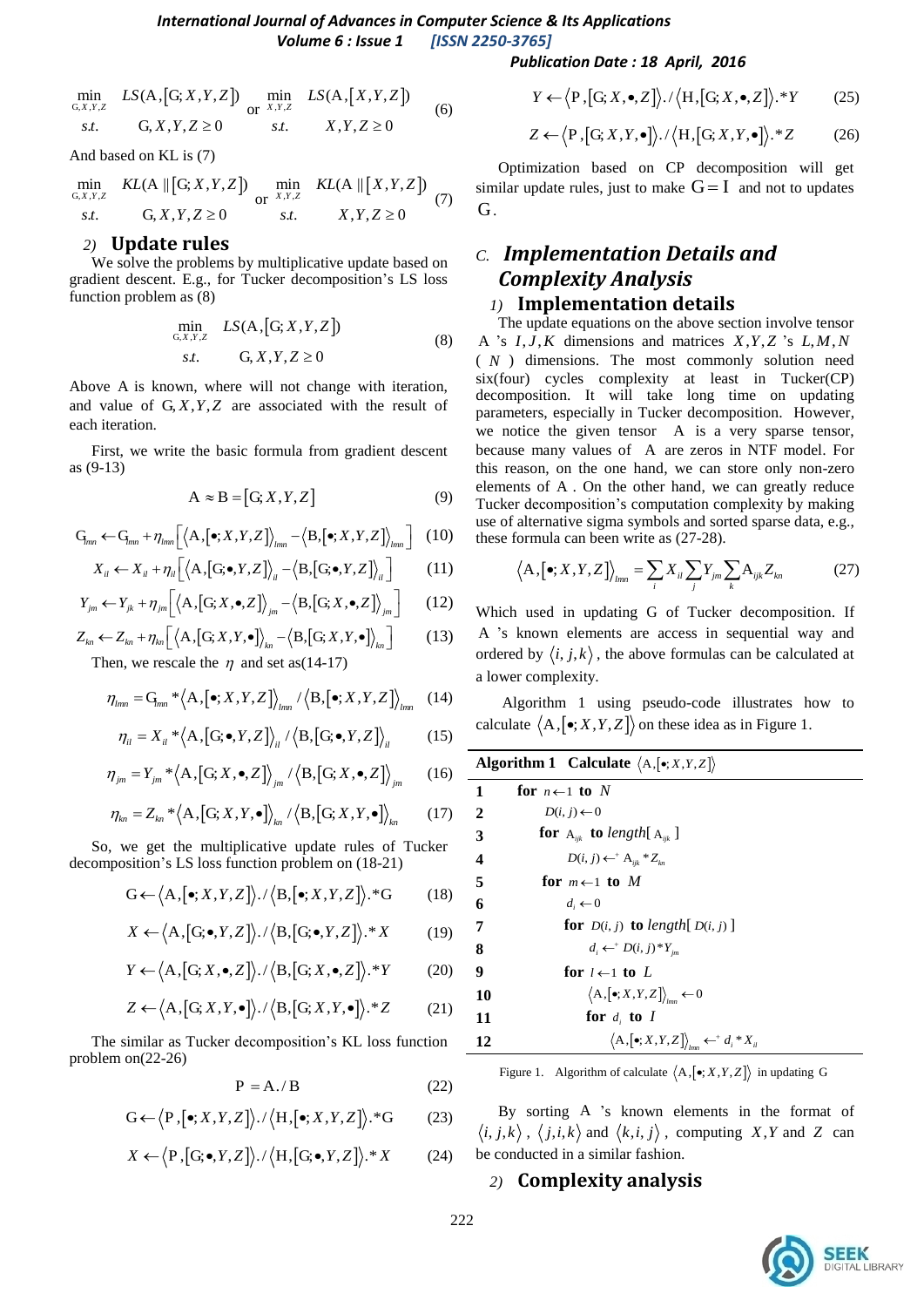#### *Publication Date : 18 April, 2016*

In the following discussion, it is assumed that there are  $num(i, j, k)$  distinct  $(i, j, k)$  pairs in the dataset,  $num(i, j)$ ,  $num(i, k)$  and  $num(j, k)$  distinct  $(i, j)$  pairs,  $(i, k)$  pairs and  $(j, k)$  pairs in the dataset. Further on, we define  $v1 = \max\{I, J, K\}, v2 = \max\{num(i, j), num(i, k), num(j, k)\},$  $v3 = num(i, j, k)$ , and  $m3 = LMN$ ,  $m2 = max\{MN, LN, LM\}$ ,  $m1 = \max\{L, M, N\}$ . Obviously,  $v1 < v2 < v3$ ,  $m1 < m2 < m3$ .

Importantly, We only need to store non-zero elements of A in some sequential way. Because of core tensor is a diagonal tensor, CP decomposition's  $\langle A, [\bullet, Y, Z] \rangle$  can be solved in  $O(v3*N)$ , and  $\langle B, [\bullet, Y, Z] \rangle$  can be solved in  $O(v1*N^2)$  if we write  $\langle B, [\bullet, Y, Z] \rangle_{in}$  as (28)

$$
\langle \mathbf{B}, [\bullet, Y, Z] \rangle_{in} = \sum_{r} \left\{ X_{ir} * \sum_{j} Y_{jn} Y_{jr} * \sum_{k} Z_{kn} Z_{kr} \right\}
$$
(28)

For Tucker decomposition, it can be easily seen that in algorithm 1, we can simplify the  $\langle A, [\bullet; X, Y, Z] \rangle$  's complexity of  $O(v^1 * m^2 + v^2 * m^2 + v^3 * m)$  by separating the unrelated sigma symbols. And  $\langle B, [\bullet; X, Y, Z] \rangle$  can be solved in  $O(v^1 * m^2 + m^2)$  if we open up some space to store

temporary results and write 
$$
\langle B, [\bullet; X, Y, Z] \rangle_{lmn}
$$
 as (29)  

$$
\langle B, [\bullet; X, Y, Z] \rangle_{lmn} = \sum_{pqr} \left\{ G_{pqr} * \sum_{i} X_{ip} X_{il} * \sum_{j} Y_{jq} Y_{jm} * \sum_{k} Z_{kr} Z_{kn} \right\}
$$
(29)

Sorting Sequence of length  $v3$  can be done in  $O(v3)$ complexity, so if we consider the number of factors  $L, M, N$  as constants that always much less than  $I, J, K$ , the complexity of these nonnegative tensor factorization are  $O(v3)$ .

# **IV. Experiment**

#### *A. Preliminary*

evaluate our models on personalized recommendation. We execute the experiments on the CiteSeer dataset<sup>a</sup>. The title, authors, references of each article is extracted and the title are split into many keywords. Next, we clear the data and remove high document frequency words from keywords. Then, 101 highest frequency words are picked, which is used to scale the dataset. Finally, we get 68403 authors, 101 keywords, 62397 papers , and 638780 data records, with 0.00148‰ sparsity. For a certain person(author), given a keyword, recommend relevant references.

In our train and test data, we use binary value to represent the occur times, where  $(i, j, k)$  's value is 1 if author  $i$ , keyword  $j$  and paper  $k$  's combination exists in dataset and 0 otherwise. And doing low-rank nonnegative tensor factorization on dataset, so as to predict unknown values. Rank *r* for CP decomposition means  $N = r$ , and rank *r* for Tucker decomposition means  $L = M = N = r$ .

We measured average normalized discounted cumulative gain(nDCG) as the indices to the results, which is often used to measure effectiveness of web search engine algorithms or related applications' ranking quality. Specifically, we use *nDCG*@50 to measure the results, where discounted cumulative gain(DCG) is defined as in (30)

$$
DCG \t@ 50 = \sum_{i=1}^{50} \frac{2^{rel(i)} - 1}{\log_2(1+i)}
$$
(30)

 $rel(i)$  is relevance score in our study, denoted as the times of *i* 's occurs. In our study, we use binary value where  $rel(i) = 1$  if item *i* exists in the test data and 0 otherwise, where we only consider top 50 (top 0.08%) personalized recommendation called *DCG*@50 . For the reason that different queries has different records in test data (query in our study can be seen as a pair of author and keyword), DCG should be normalized across queries, we use *nDCG*@50 to measure the final quality. nDCG is comes from DCG, as in (31)

$$
nDCG \t@ 50 = \frac{DCG \t@ 50}{IDCG \t@ 50} \tag{31}
$$

Where *IDCG*@50 means the maximum possible *DCG*@50 in test data.

So, the average *nDCG*@50 is the *nDCG*@50 scores averages over all different queries in test data.

#### *B. Experiment Result*

For the performance and rationality of our experiment, we only recommend papers for these pair(author, keyword) not occur in train data. Based on the principle above, data are randomly split into training data and testing data with an 4:1 ratio.

We compare the performance of rank-10 nonnegative tensor factorization between different models. Figure 2 shows the performance of these models.



Figure 2. Performance of NTF on Citeseer dataset

Results show that KL-divergence is more appropriate than using LS distance in this paper recommendation. Tucker decomposition's performance get a little better results than CP decomposition in our personalized recommendation experiments, but not improve much compared to CP decomposition. If we consider the



a. http://citeseerx.ist.psu.edu